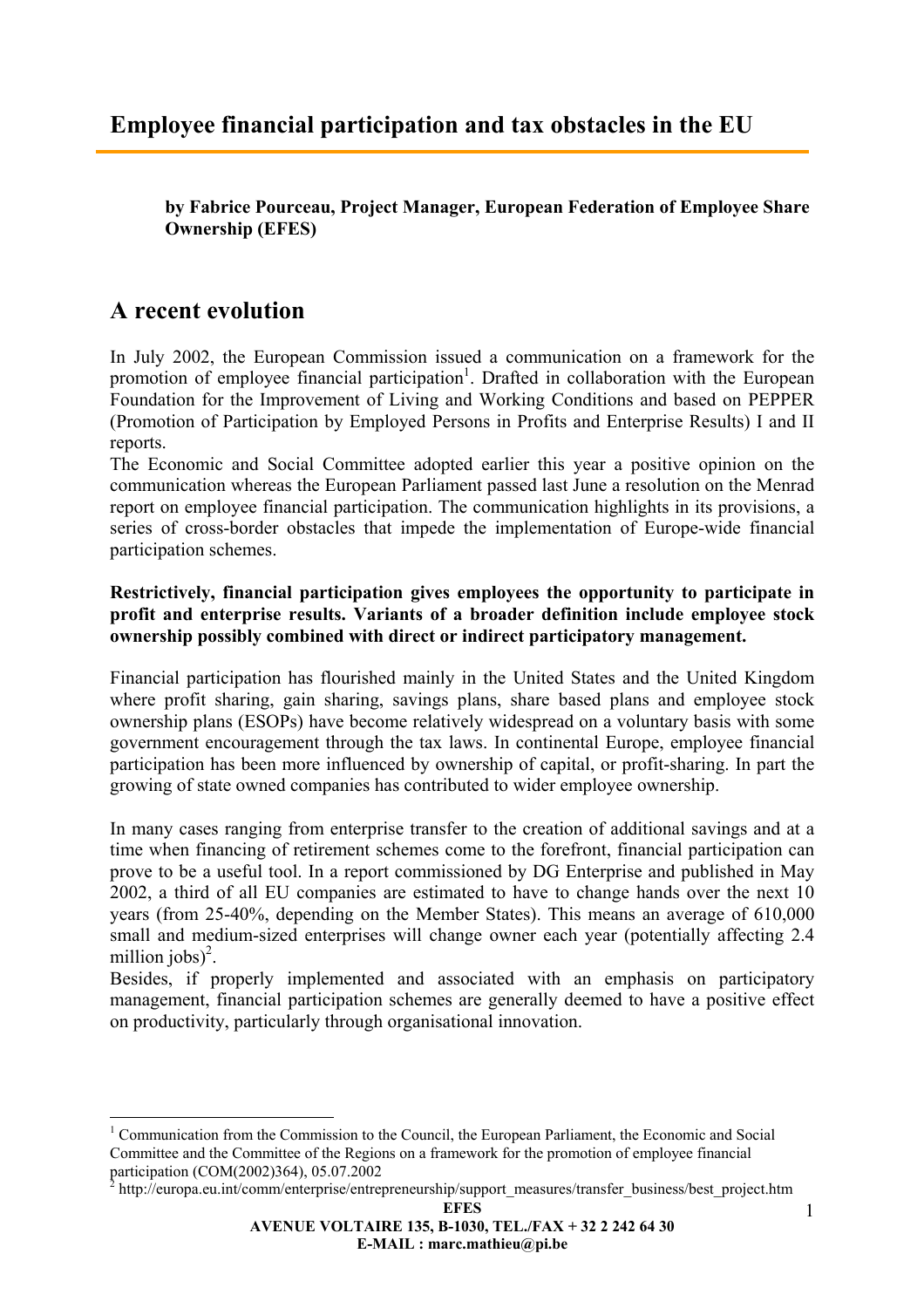In a European and often global market where large companies operate in a competitive and multicultural environments, employee financial schemes become also increasingly defensive or offensive tools.

Defensive, because they help form blocking minorities intended to fend off hostile takeover bids while raising fresh money from loyal investors.

Offensive, because in this way, greatly diversified multinational companies or even start-up firms seek to create or strengthen their corporate identity.

It still remains that in the present European context, persistent discrepancies in national tax systems weigh heavily on the implementation of employee financial participation schemes. Indeed, given the lack of harmonized legislative frameworks, companies face a diversity of tax rules on personal incomes, equities, dividends and capital gains, which constrain them to resort to complex financial engineering solutions. As a result, the implementation costs and lack of legal transparency increase, rendering thereby such schemes less appealing to employees and employers alike.

As a consequence of Article 93 of the Treaty of Rome (consolidated version), fiscal policy is still a no-go area. Indirect taxes, turnover tax and excise duties are subject to unanimity voting while any nationally or Commission initiated move towards a greater convergence of direct taxation rules have so far appeared like wishful thinking.

### **Remaining fiscal diversity**

A glance at tax rules across Europe gives an appalling picture of the daunting tasks awaiting companies that would dare implementing cross-border participation schemes.

In the area of personal income tax and capital gains, a rapid stock-taking of the Member States' tax rules reveals mixed situations.

In the European union, three countries stand out as precursors of more friendly tax regimes to employee financial participation

- In Ireland, shares issued under approved profit-sharing schemes are exempt from tax income. Moreover subject to limitation, certain income derived from dividends out of profits which qualify for the 10% rate of corporation is not chargeable.
- In France, in the case of Company Savings Schemes, capital gains are tax exempt except for social levies.
- The UK government is committed to encouraging employee share ownership through targeted tax incentives. Employees who are given shares, or able to buy shares at a discounted price upon exercise of share options, are not required to pay income tax or national insurance on this valuable benefit, if one of several Inland Revenue approved employee Share Plans is used. Under a Share Incentive Plan (SIP), employees can now buy tax advantaged shares in their Company out of pre-tax income.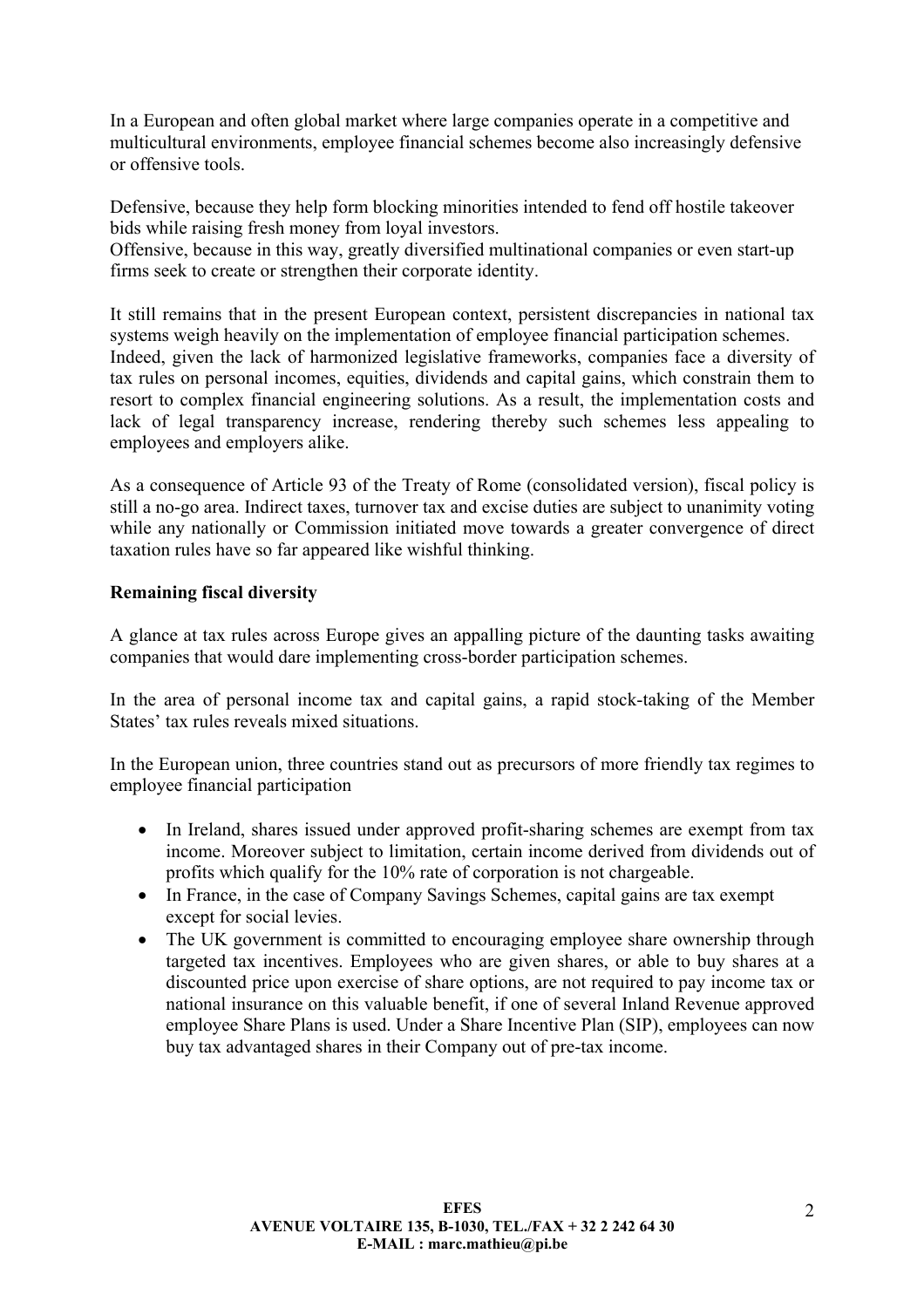In the Nordic countries:

- Denmark applies a progressive tax on distributed dividends at source regardless of the holder. Additionally, the State levies a duty on share transfer, which affects buyers and sellers. A tax on employee bonds is payable by employers who pay out profits in the form of bonds to employees in their business. Employees are not required to include the value of such bonds nor the amount of the tax thereon in their taxable income.
- In Finland capital gain tax and dividend tax come under the scope of the tax on investment income, whereas in Sweden they obey the rules of personal income tax.

In Southern Europe:

- Italian and Portuguese tax law do not provide for any exemptions from capital gains tax or dividends tax.
- On a par with Italy and Portugal, Greece's fiscal system does not make allowances for employee financial participation.
- In Spain, certain transactions by cooperative societies with special status are exempted from tax on capital transfers.

In the Benelux countries; Belgium, the Netherlands and Luxemburg, no specific fiscal provisions deal with employee participation.

Germany and Austria :

- In Germany, double taxation of distributed profits (i.e. taxation of corporate profits and of income in the form of dividends received by a shareholder) is avoided because shareholders liable for income tax are taxed on only half of any profits distributed in the form of dividends. The same applies to capital gains from the sale of shares. A shareholder liable for income tax and having a significant holding in the equity of a company, or selling his shares within the one-year speculative period, pays only half the income tax. An equity holder liable for corporation tax pays no income tax on dividends.
- In Austria, dividends and capital gain tax are governed by capital yields tax and income tax. The allocation of free shares in companies limited by shares is exempt from income tax.

This kaleidoscopic view will certainly become even more blurred from the  $1<sup>st</sup>$  of May 2004 with the accession in the European union of ten new member states.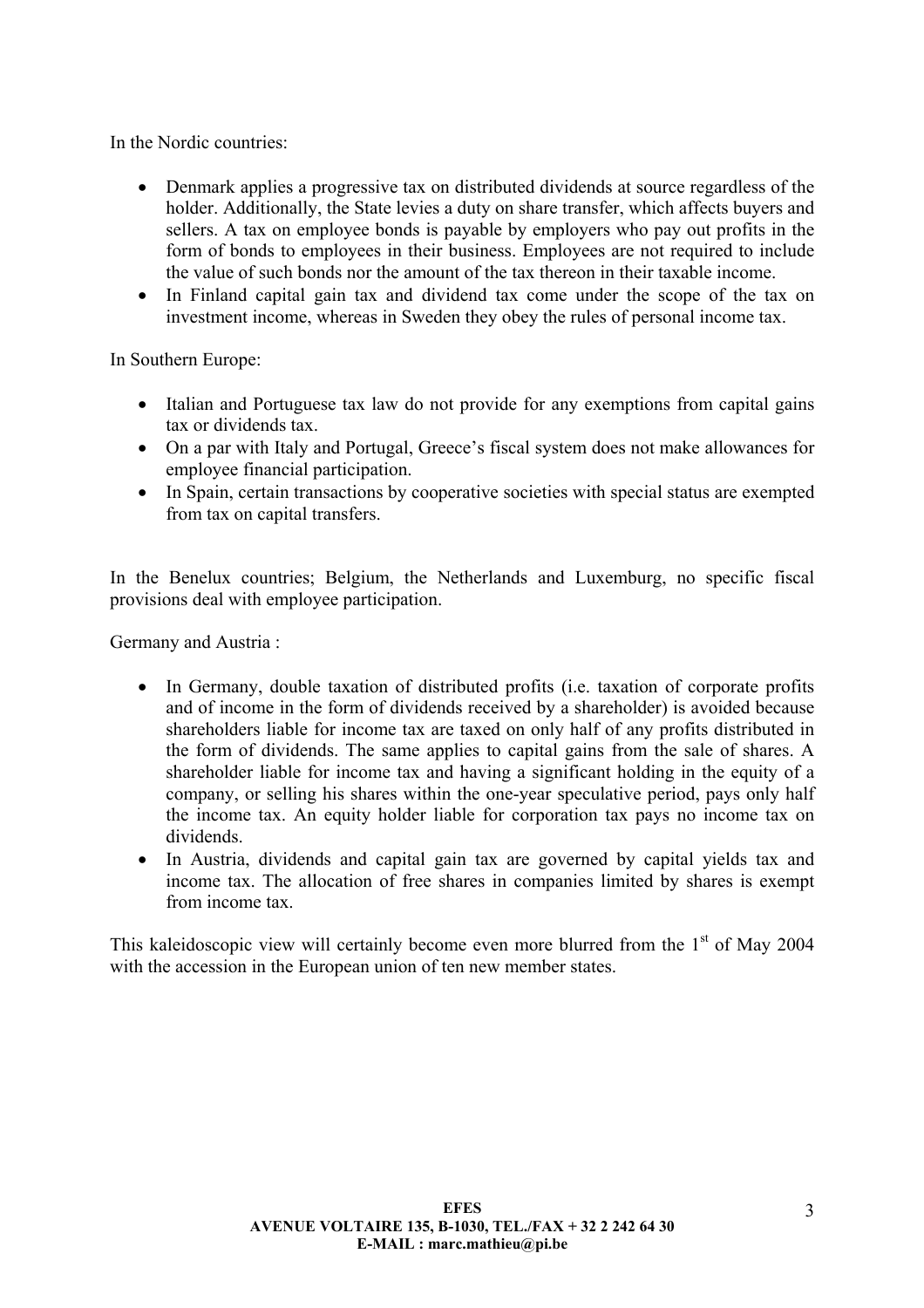# **What remedies?**

The Communication of July 2002 calls for the set-up of a group of experts responsible for identifying the main obstacles to the spread employee financial participation and the subsequent formulation of suitable remedies.

It is as of now possible to outline some of the issues that should be tackled by the experts group in order to improve the present situation.

### **Fiscal convergence through national coordination**

The diversity of the national tax regimes, the heterogeneity of financial participation schemes and more urgently, the need of appropriate legislative frameworks in the acceding countries call for some degrees of harmonization at European level.

Nevertheless, the use of EU's usual legal instruments for harmonization, among which a directive constitutes the most suitable one, would face many difficulties. Indeed the tenuous legal basis as well as the absence of political consensus on the subject, render the prospects of seeing the adoption of an ad hoc regime for employee ownership more than unlikely.

### **A more solid legal basis**

Employee financial participation falls under the ambit of Article 140 of the EC Treaty, which supports co-operation and co-ordination in the fields of employment, vocational training and collective bargaining between employers and employees.

This gives employee financial participation a rather fragile and awkward legal base. Indeed, Article 140 deals only with a few limited characteristics of employee financial participation and restricts its actual scope. It would therefore be necessary to broaden the legal basis to include Article 157, which encourages an environment favourable to initiative and to the development of under takings and innovation throughout the Community.

### **A better sharing of competences**

Administratively speaking, any progress of employee financial participation is crippled by the dual management of Directorate General for Enterprise on the one hand, and Directorate General for Employment and Social Affairs on the other.

Besides their inherent conflicting philosophy and culture of dealing with job creation and more broadly, employment policy, the two directorates also often disagree on the objectives and priorities given to the promotion of employee financial participation. While the former favours a dynamic and proactive approach, the latter holds conservative or merely indifferent views on the overcoming of employee participation obstacles. It generally encourages limited and short-term actions of awareness-raising campaigns where comprehensive and long-term initiatives are needed. Moreover, they would rather strictly follow the lines of the national employment policies. Ironically,  $DG (EMPL)^3$  has a near-monopoly on the funds destined to financing the support of employee financial participation actions.

<sup>1</sup> <sup>3</sup> Directorate General for Employment and Social Affairs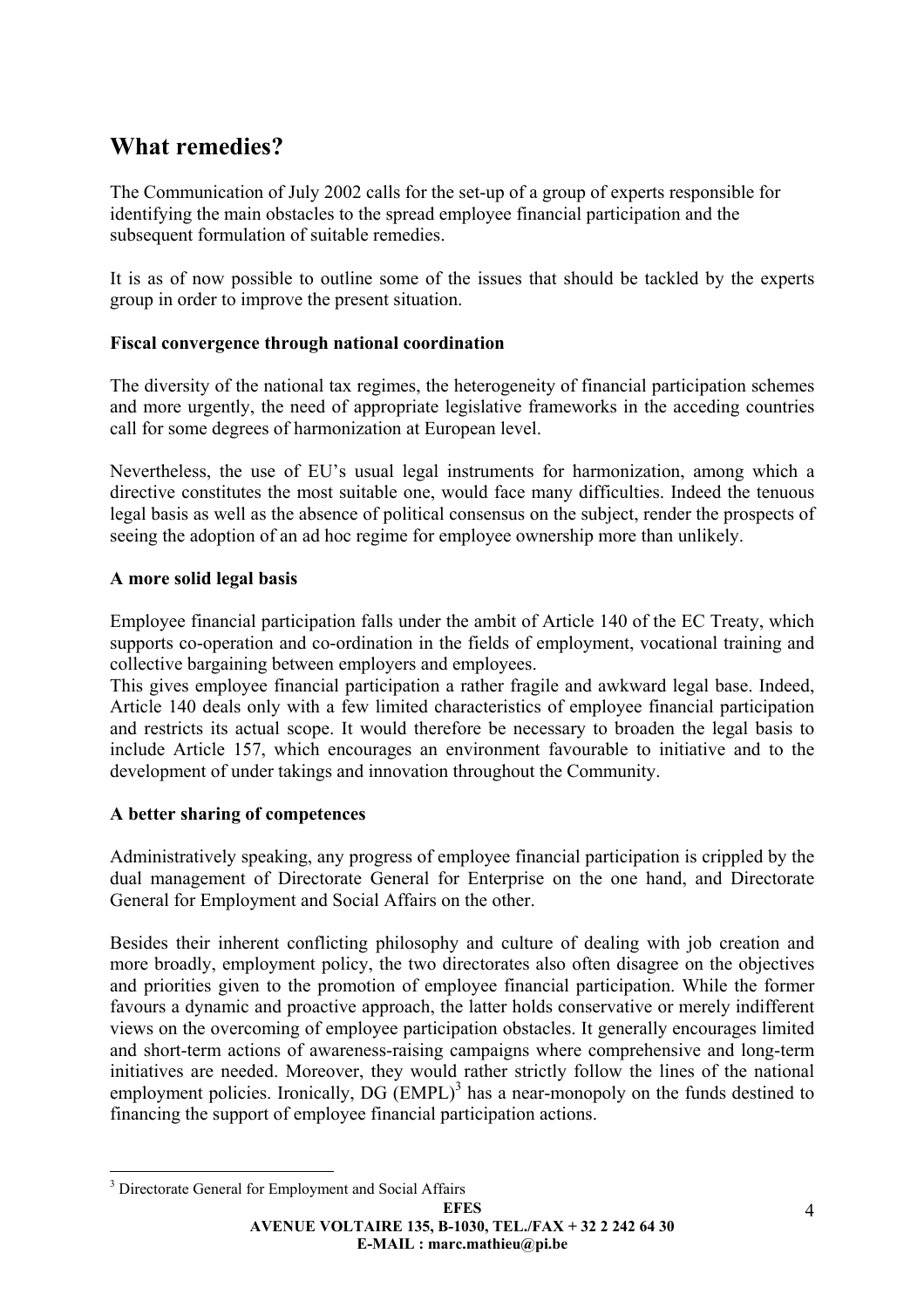#### **Overcoming political reticence**

The political prospects reflect a similarly differing and fragmented image. The Council of Ministers hosts a vast array of attitudes to employee financial participation that ranges from long-term familiarity or eagerness, to ignorance and apathy.

Those inclinations derive from specific national traditions and ideological influences. The French tradition dates back to 1966 when the first laws on profit-sharing schemes were voted. Britain and Ireland have followed a similar path. In spite of her advance in participatory management, Germany has no real legal employee financial participative framework. Some progress has been achieved in the Benelux countries, where the Belgian law on employee financial participation entered into force in January 2002. The Netherlands have also endowed herself with some sort of legal framework. Among the Nordic countries, Finland stands ahead of the legal innovation. Others, such as Denmark and Sweden are as a matter of course, very sceptical and would rather remain faithful to a non-committal stance.

Finally, except for the Statutes regulating the Labour limited companies in Spain, the Southern European countries, in addition to Austria lie in total ignorance.

All in all, there is no deep-rooted resistance or all-out reluctance to employee financial participation. However significant a contribution employee financial participation could make to the Lisbon strategy for employment, it is nowhere near to come first on the Council's agenda.

Direct taxation is beyond the scope of the Treaty and constitutes thereby an exclusive competence of the national governments. Unless a repeat of the recent successful negotiations on the tax package on EU-wide financial transactions, other similar breakthroughs will be difficult to make on lower-stakes items.

As for the European Parliament and other bodies of the European union, the trend is much more encouraging. Employee financial participation has managed to gather a broad support across most of the political spectrum. The mainstream parties, PPE, PSE and ELDR have thus far not only favourably greeted all the initiatives on employee financial participation but also called for a more active involvement of the Commission.

However, in so far as fiscal policy still fall under the scope of the second pillar of the Treaty, it remains of the exclusive jurisdiction of the Council. Consequently, however loud and supportive, the voice of the MEPs is a far cry from being decisive.

Bearing all this in mind, the probability of the Commission drafting a specific directive to tackle the fiscal imbroglio encountered by the development of employee financial participation appears to be fairly low.